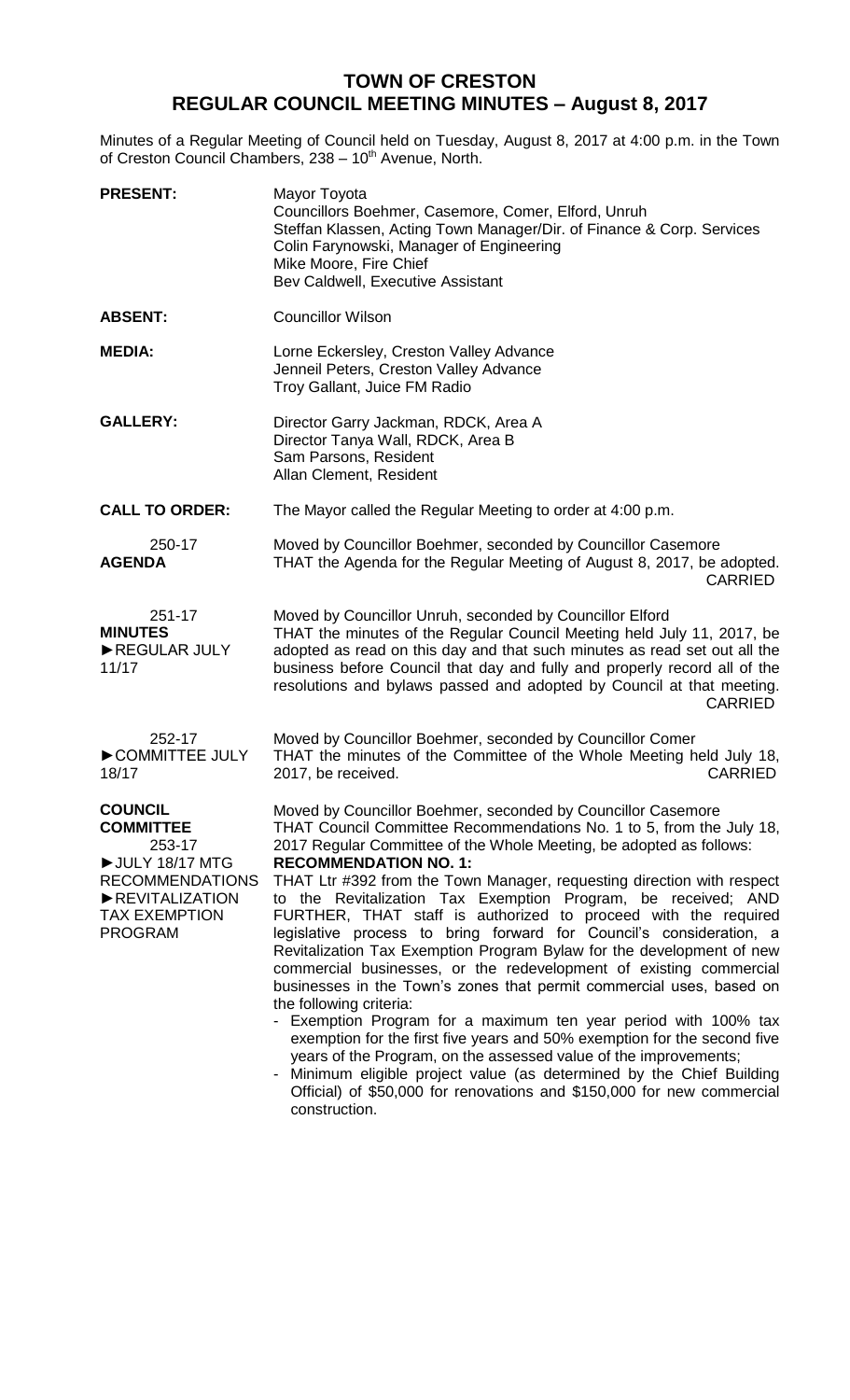| COUNCIL                       | <b>RECOMMENDATION NO. 2:</b>                                                                              |
|-------------------------------|-----------------------------------------------------------------------------------------------------------|
| <b>COMMITTEE</b>              | THAT Ltr #396 from Mayor Toyota, regarding Council appointments to                                        |
| <b>APPOINTMENTS</b>           | Committees for 2017, be received; AND FURTHER, THAT Council                                               |
|                               | approves the following appointments for the year 2017:                                                    |
|                               | Arrow Creek Water Treatment & Supply Commission                                                           |
|                               | Representative: Councillor Elford; Alternate: Mayor Toyota                                                |
|                               | East Resource Recovery Commission (RDCK)                                                                  |
|                               | Representative: Mayor Toyota, Alternate: Councillor Elford                                                |
|                               | Kootenay East Regional Hospital District                                                                  |
|                               | Director: Councillor Unruh; Alternate Director: Councillor Elford                                         |
|                               | School District No. 8 (Kootenay Lake) - Board of School Trustees<br>Liaisons: Councillors Comer and Unruh |
|                               | <b>Emergency Operations Centre</b>                                                                        |
|                               | <b>EOC Director: Town Manager</b>                                                                         |
|                               | Member: Fire Chief                                                                                        |
|                               | Resource: RDCK Emergency Coordinator, Creston, Areas A, B & C                                             |
|                               | Council Liaisons: Mayor Toyota, Councillor Elford                                                         |
|                               | Municipal Insurance Association of BC                                                                     |
|                               | Representative: Councillor Elford; Alternate: Councillor Wilson                                           |
|                               | <b>Community Arts Council of Creston</b>                                                                  |
|                               | Representative: Councillor Wilson                                                                         |
|                               | Creston-Kaminoho Friendship Society                                                                       |
|                               | Representative: Councillor Wilson                                                                         |
|                               | <b>Creston-Kootenay Foundation</b>                                                                        |
|                               | Representatives: Councillors Casemore and Wilson                                                          |
|                               | <b>Creston &amp; District Community Directed Funds Committee</b>                                          |
|                               | Representative: Mayor Toyota                                                                              |
|                               | Creston & District Library Board                                                                          |
|                               | Representatives: Councillor Comer and Unruh                                                               |
|                               | <b>Creston Valley Blossom Festival Association</b>                                                        |
|                               | Representatives: Councillors Unruh and Wilson                                                             |
|                               | <b>Creston Valley Chamber of Commerce</b>                                                                 |
|                               | Representatives: Councillors Casemore and Unruh<br><b>Creston Valley Community Housing Society</b>        |
|                               | Representative: Councillor Casemore                                                                       |
|                               | <b>Creston Valley Community Network Society</b>                                                           |
|                               | Representatives: Councillors Comer and Wilson                                                             |
|                               | Creston Valley Wildlife Management Area Interpretive Centre Committee                                     |
|                               | Representative: Mayor Toyota                                                                              |
|                               | <b>Fields Forward</b>                                                                                     |
|                               | Representative: Councillor Comer                                                                          |
|                               | <b>Trails for Creston Valley Society</b>                                                                  |
|                               | Representatives: Councillors Boehmer and Casemore                                                         |
|                               | <b>Creston Valley Forest Corporation</b>                                                                  |
|                               | Director: Councillor Elford; Alternate: Councillor Casemore                                               |
|                               | <b>Creston Valley Regional Airport Society</b>                                                            |
|                               | Liaisons: Mayor Toyota and Councillor Elford                                                              |
|                               | Parcel Tax Roll Review Panel (Foot Frontage)                                                              |
|                               | Chair: Councillor Boehmer                                                                                 |
|                               | Members: Councillor Unruh, Director of Finance & Corporate Services                                       |
|                               | <b>Cemetery Advisory Committee</b>                                                                        |
|                               | Members: Mayor Toyota, Councillor Boehmer                                                                 |
|                               | <b>Creston Valley Youth Network Committee</b><br>Liaisons: Councillor Boehmer and Casemore                |
|                               | Ktunaxa Kinbasket Treaty Advisory                                                                         |
|                               | Representative (appointed to 2018): Councillor Boehmer                                                    |
|                               |                                                                                                           |
| $\triangleright$ 2017 UBCM RE | <b>RECOMMENDATION NO. 3:</b>                                                                              |
| <b>MINISTER MEETINGS</b>      | THAT the verbal report by the Town Manager with respect to meetings                                       |
|                               | with Provincial Ministers during the 2017 Union of BC Municipalities                                      |
|                               | Convention, be received.                                                                                  |
|                               |                                                                                                           |
| SELECT COMM. RE               | <b>RECOMMENDATION NO. 4:</b>                                                                              |
| <b>TRAILS</b>                 | THAT the verbal report by the Town Manager, regarding advancing the                                       |
| <b>MASTER PLAN</b>            | Trails Master Plan within the Town of Creston, be received; AND                                           |
|                               | FURTHER, THAT staff is authorized to draft a Terms of Reference,                                          |
|                               | including membership, for a Council Select Committee to advance the                                       |

Trails Master Plan in relation to the development of trails within the Town's

boundaries, for Council's consideration at a future meeting.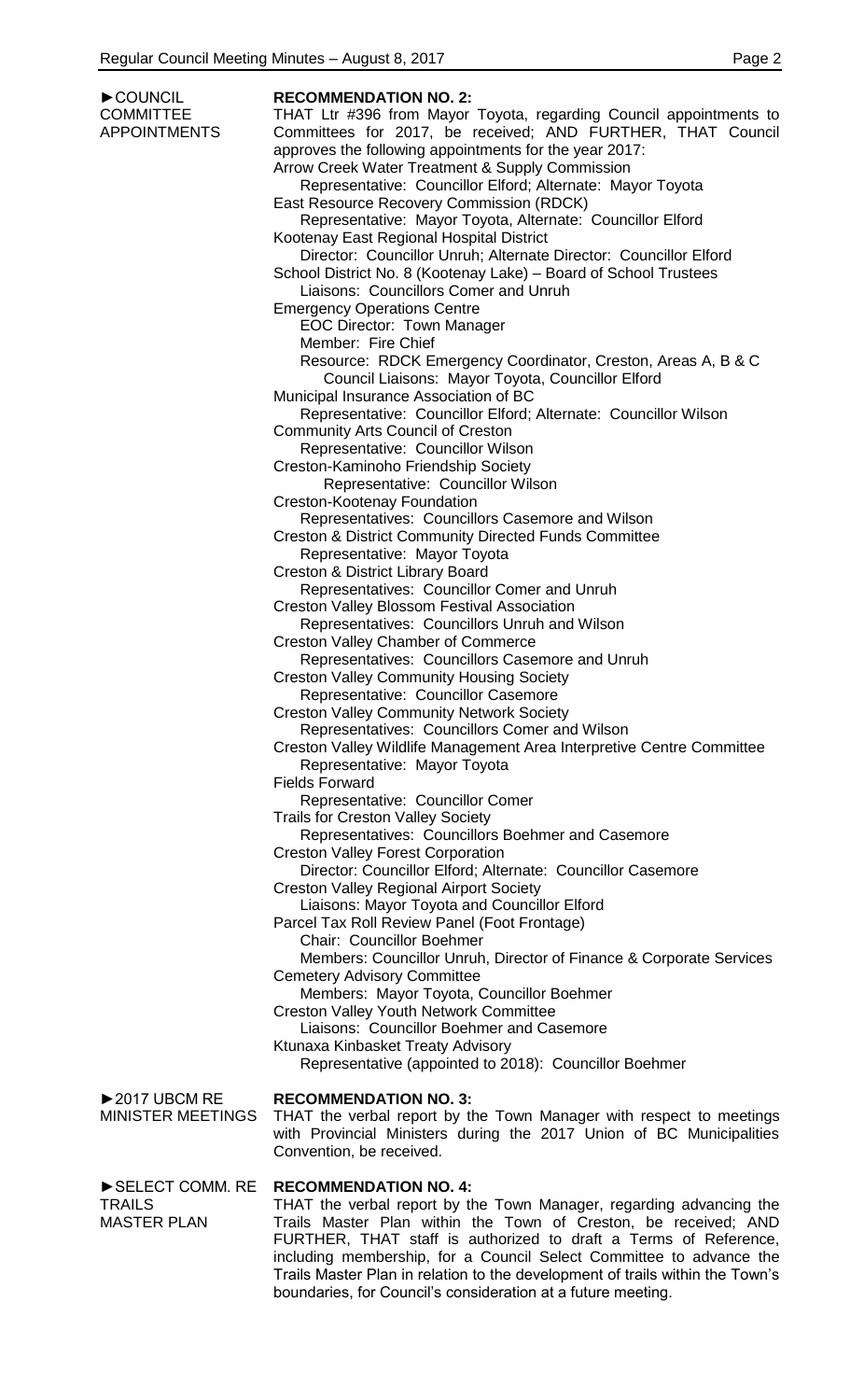| MEETING TIMES<br><b>RE COUNCIL</b>                | <b>RECOMMENDATION NO. 5:</b><br>THAT there be no change to the current meeting times set for Council and<br>Committee meetings for the Council of the Town of Creston and set out in<br>Council Procedures Bylaw No. 1647.<br><b>CARRIED</b>                                                                                                                                                                                                                                                                 |
|---------------------------------------------------|--------------------------------------------------------------------------------------------------------------------------------------------------------------------------------------------------------------------------------------------------------------------------------------------------------------------------------------------------------------------------------------------------------------------------------------------------------------------------------------------------------------|
| 254-17<br><b>BC HYDRO</b><br><b>INVITATION</b>    | Moved by Councillor Elford, seconded by Councillor Unruh<br>THAT Ltr #416 from BC Hydro, regarding an invitation to meet with BC<br>Hydro representatives during the 2017 Union of BC Municipalities<br>Conference in Vancouver, be received.<br><b>CARRIED</b>                                                                                                                                                                                                                                              |
| 255-17<br>ASSET MGMT.<br>PROGRAM FUNDING          | Moved by Councillor Boehmer, seconded by Councillor Elford<br>THAT Ltr #446 from the Manager of Engineering, regarding the Federation<br>of Canadian Municipalities, Municipal Asset Management Program, be<br>received; AND FURTHER, THAT staff is authorized to submit an<br>application to the Federation of Canadian Municipalities, for Municipal<br>Asset Management Program funding, to provide up to 80% funding to<br>undertake an Asset Management Plan for the Town of Creston.<br><b>CARRIED</b> |
| 256-17<br>STRATEGIC<br>PRIORITIES CHART           | Moved by Councillor Unruh, seconded by Councillor Comer<br>THAT the Strategic Priorities Chart, as presented, be received.<br><b>CARRIED</b>                                                                                                                                                                                                                                                                                                                                                                 |
| 257-17<br>FOLLOW UP<br><b>ACTION LIST</b>         | Moved by Councillor Unruh, seconded by Councillor Casemore<br>THAT the Regular Council Meeting Follow-Up Action List, as of July 11,<br>2017, be received.<br><b>CARRIED</b>                                                                                                                                                                                                                                                                                                                                 |
| <b>REPORTS OF REPS.</b><br>CLR BOEHMER            | Councillor Boehmer reported on his attendance at a Photobank meeting.                                                                                                                                                                                                                                                                                                                                                                                                                                        |
| CLR CASEMORE                                      | Councillor Casemore reported on his attendance at a dinner meeting with<br>the Columbia Basin Trust Board of Directors.                                                                                                                                                                                                                                                                                                                                                                                      |
| CLR COMER                                         | Councillor Comer reported on her attendance at a Photobank meeting and<br>a Fields Forward meeting.                                                                                                                                                                                                                                                                                                                                                                                                          |
| CLR ELFORD                                        | Councillor Elford had no report at this time.                                                                                                                                                                                                                                                                                                                                                                                                                                                                |
| CLR UNRUH                                         | Councillor Unruh reported on her attendance at a East Kootenay Regional<br>Hospital Board meeting.                                                                                                                                                                                                                                                                                                                                                                                                           |
| CLR WILSON                                        | Councillor Wilson was not available to report.                                                                                                                                                                                                                                                                                                                                                                                                                                                               |
| MAYOR TOYOTA                                      | Mayor Toyota reported on his attendance at Regional District of Central<br>Kootenay meetings, an Economic Action Partnership meeting, officially<br>welcomed the Board of Directors for the Columbia Basin Trust to Creston,<br>and officially welcomed the participants and spectators to the 2017 Vision<br>Cup Golf Tournament.                                                                                                                                                                           |
| STAFF REPORTS                                     | Members of staff provided verbal reports on key issues and projects<br>currently being addressed by the various Departments.                                                                                                                                                                                                                                                                                                                                                                                 |
| 258-17<br>RECEIVE<br><b>REPORTS</b>               | Moved by Councillor Comer, seconded by Councillor Casemore<br>THAT the verbal Reports of Council and staff members, be received.<br><b>CARRIED</b>                                                                                                                                                                                                                                                                                                                                                           |
| <b>GIVING OF NOTICES</b>                          | COTW - August 15, Sept. 12, Oct. 17, Nov. 21, Dec. 5, 2017<br>COUNCIL $-2^{nd}$ & 4 <sup>th</sup> Tuesdays of each month; Sept. 5, 19, Oct. 10, 24,<br>Nov. 14, 28, Dec. 12, 2017<br>UBCM - Sept. 25 - 29, 2017                                                                                                                                                                                                                                                                                              |
| <b>QUESTION PERIOD</b>                            | There were no questions from the media or members of the Gallery.                                                                                                                                                                                                                                                                                                                                                                                                                                            |
| 259-17<br><b>MOVE TO CLOSED</b><br><b>MEETING</b> | Moved by Councillor Unruh, seconded by Councillor Elford<br>THAT by authority of the Community Charter, this meeting is closed from<br>the public and/or news media, pursuant to Sub-Section 90(1)(c), (e) and<br><b>CARRIED</b><br>(k).                                                                                                                                                                                                                                                                     |